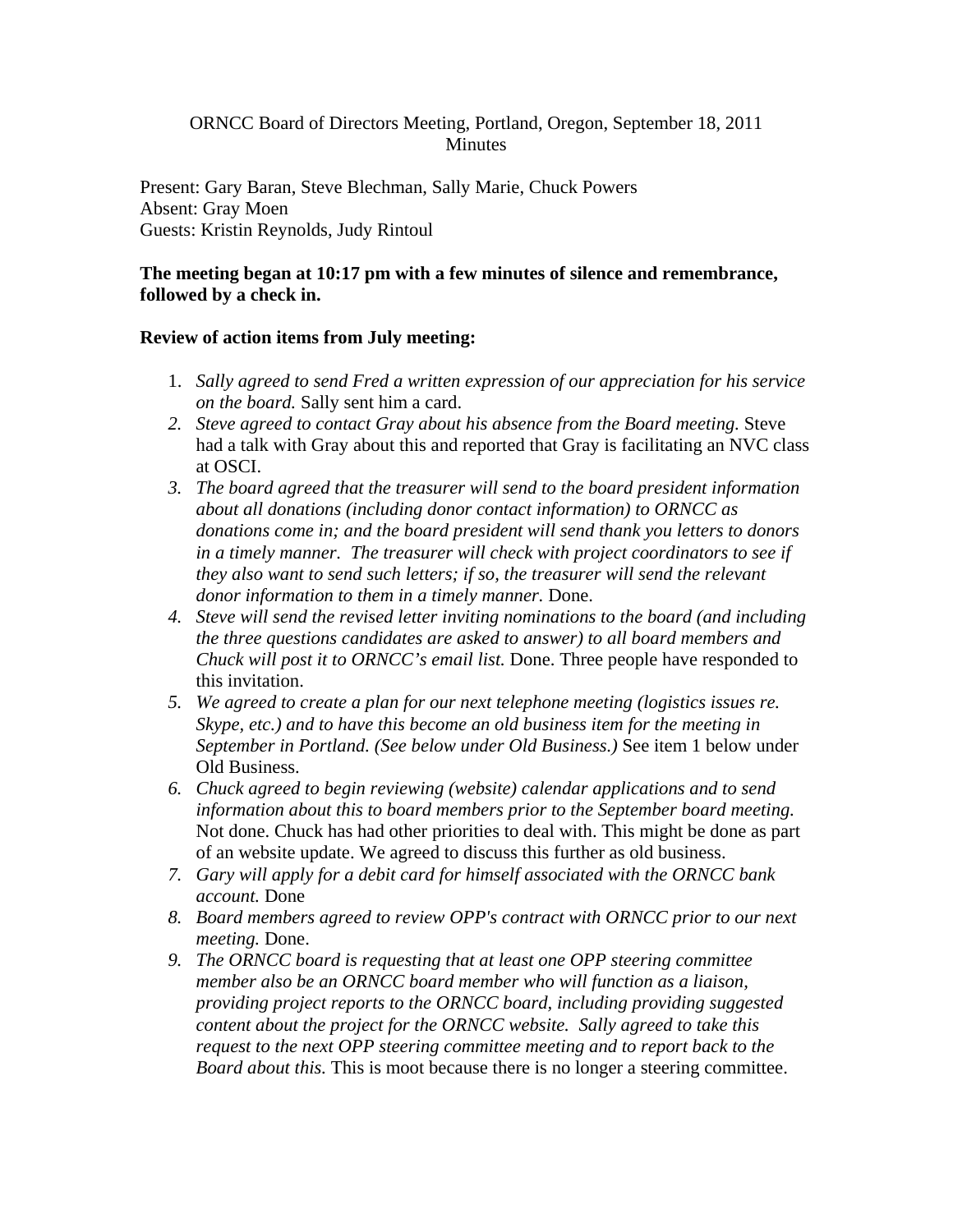- *10. The Board agreed to have Chuck send a draft email (by 8-4-11) to the Board (for review) to open a dialogue with Jean and Sura about the possibility of ORNCC sponsoring a Teach4Life training in 2012.* Some work has been done around this by Chuck and Tim Buckley, focusing on a marketing plan which could be used for a training by Jean and Sura or possibly by ORNCC for other trainings. Chuck and Tim, with the support of the Board, will continue to work on producing a rough draft of a strategic marketing plan for sponsoring trainings, and Jean and Sura will be invited to contribute to this plan.
- *11. Gary agreed to notify CNVC that we have decided not to take on hosting an IIT in 2012 but may be interested in doing so in 2013.* Done.

## **Treasurer's report**

The treasurer said he would report at the October meeting.

## **Old Business:**

- 1. Planning for next board phone meeting (October 16, via Skype): For now, we agree to continue to try to meet via Skype, tentatively changing the meeting to 3-5 pm on Sunday, October 23 so Steve can take part. Board members agreed to confirm if this will work or not; and Judy said she would like to join on the call, which Chuck will initiate. The November meeting in Eugene was changed to Sunday Nov  $13<sup>th</sup>$ . Steve will call Gray to notify him about this. If Skype fails, as an emergency backup plan, we will use a conference call system number that Judy will request from Tim and (if he provides the number) forward to a board member.
- 2. Website Calendar issue from (6) above. We agreed to discuss this as part of a website update discussion at our in person November meeting. Board members are encouraged to come up with ideas for how they would like to see the website revised.

### **New Business:**

- 1. Scheduling January 2012 Board meeting date: The Board agreed to do this during the November meeting.
- 2. Update on nominations for ORNCC Board: Two of the people who have been nominated have responded to the questions, which have been forwarded to Sally, who is the liaison to the Governing Council.
- 3. ORNCC voicemail account: Chuck will review expenses associated with this service, review options for voicemail service, and report back with options by the October meeting. Gary will continue to check messages periodically.
- 4. Discussion of charging (\$5) for website listings: As an alternative, Gary will draft a letter soliciting donations from those who post trainings and practice groups on the website. He will send the draft letter to the Board members for feedback (suggestions for editing), and it will go out in October to trainers and practice group leaders.